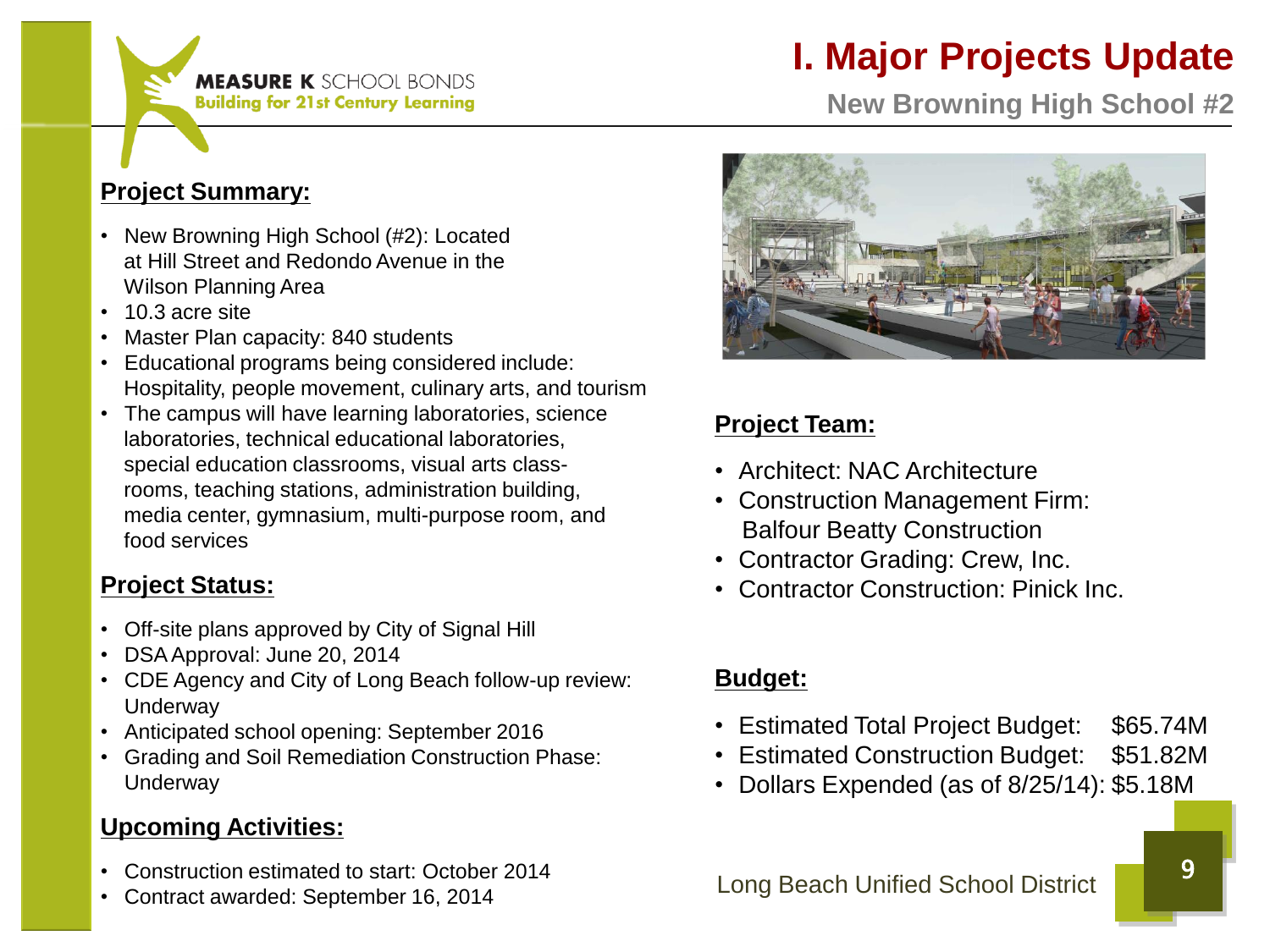

### **I. Major Projects Update**

**New Browning High School #2**